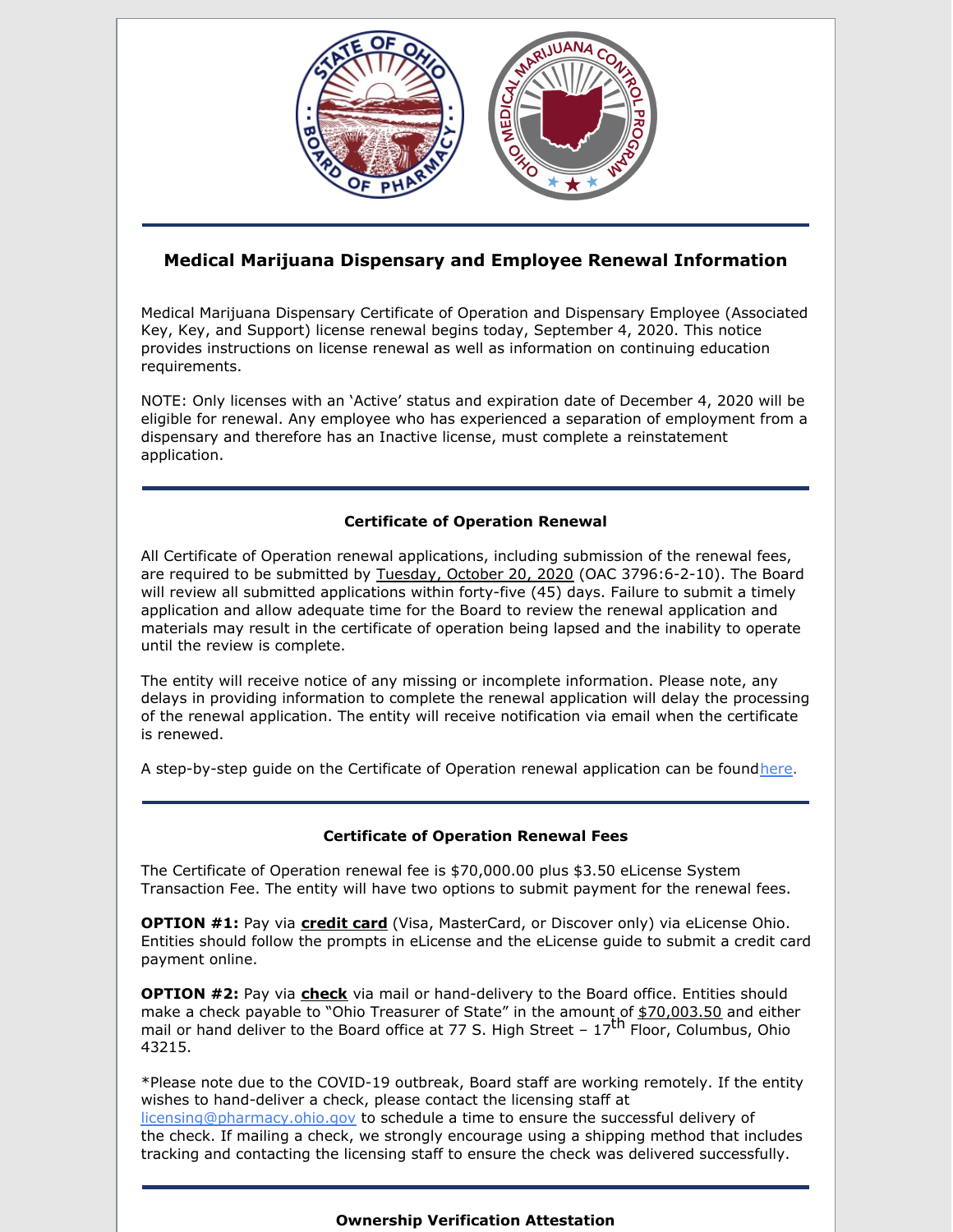Dispensaries will be required to complete the Ownership Verification Attestation form with information as it was last submitted to the Board. On the form, a dispensary will be required to include any and all natural persons who are owners, officers, board members of the dispensary; persons who have 10% or greater financial interest in the dispensary; and/or persons who exercise substantial control over the dispensary. Exercising control includes the power to influence management and operational decision-making. If additional information is necessary, please provide that information in the form of a table of organization.

#### **Changes of Ownership, Officers, Name, and/or Location**

Any change of ownership or officers, business or tradename, and/or location cannot be requested on the renewal application. To request such changes, a dispensary must do so via a variance request or change application. If the request or application has already been submitted to the Board, the dispensary should proceed with renewing the certificate of operation as it is currently issued by the Board.

#### **Dispensary Employee License Renewal**

All dispensary employee licenses for associated key employees, key employees, and support employees will be eligible for renewal through December 4, 2020. All renewal applications, materials, and payment must be submitted via eLicense Ohio. Failure to submit a timely renewal will result in the employee license expiring and the inability to work in a licensed dispensary.

The renewal fees for dispensary employee licenses are as follows:

- Associated Key Employee \$500.00
- $\bullet$  Key Employee \$250.00
- Support Employee \$100.00
- eLicense System Transaction Fee (all license types) \$3.50

# **All payments must be made with Visa, MasterCard, or Discover via eLicense Ohio.**

A step-by-step guide on the dispensary employee renewal applications can be found[here](https://medicalmarijuana.ohio.gov/Documents/LicenseeResources/Dispensary Licensee Resources/Dispensary & Employee License Renewal/eLicense Guide - Dispensary Employee Renewal Application.pdf).

# **Training and Continuing Education Requirements**

All licensed dispensary employees who engage in dispensing medical marijuana are required to receive foundational training and complete a minimum of sixteen (16) hours of continuing education for each two-year licensing period pursuant to Rule 3796:6-3-19 of the Administrative Code. Individuals who obtained licensure within six months prior to December 4, 2020 are exempt from earning and reporting continuing education this renewal cycle. All documentation of continuing education earned should be maintained by the dispensary and does not need to be submitted with the renewal application. The entity and employee will only be required to attest to the completion of the required training. For more information, please review the Training and Continuing Education FAQ document available [here](https://medicalmarijuana.ohio.gov/Documents/LicenseeResources/Dispensary Licensee Resources/DISPENSARY EMPLOYEE TRAINING & CONTINUING EDUCATION/Dispensary Training & Continuing Education FAQ.pdf).

#### **eLicense Guidance**

All renewal applications must be filed online via the eLicense Ohio system.**It is highly recommended to use Google Chrome to access eLicense Ohio and when submitting a renewal application.**

Individuals who already have an account but forgot their password may reset it by selecting the "Forgot your password?" link on the *[eLicense](https://gcc01.safelinks.protection.outlook.com/?url=https%3A%2F%2Felicense.ohio.gov%2Foh_communitieslogin&data=02%7C01%7Ckarrie.southard%40pharmacy.ohio.gov%7C2c95868b005c4438e58708d82d858dc7%7C50f8fcc494d84f0784eb36ed57c7c8a2%7C0%7C0%7C637309398922242899&sdata=2UCa1X3h2qKGSrXwASmNE%2FNp9K1FEbqOeOmO4pY0fqU%3D&reserved=0) login page*. A password reset link will be emailed to you. The link expires after 24 hours, so be sure to reset your password as soon as possible.

Individuals who already have an account but have not accessed the system in the last 12